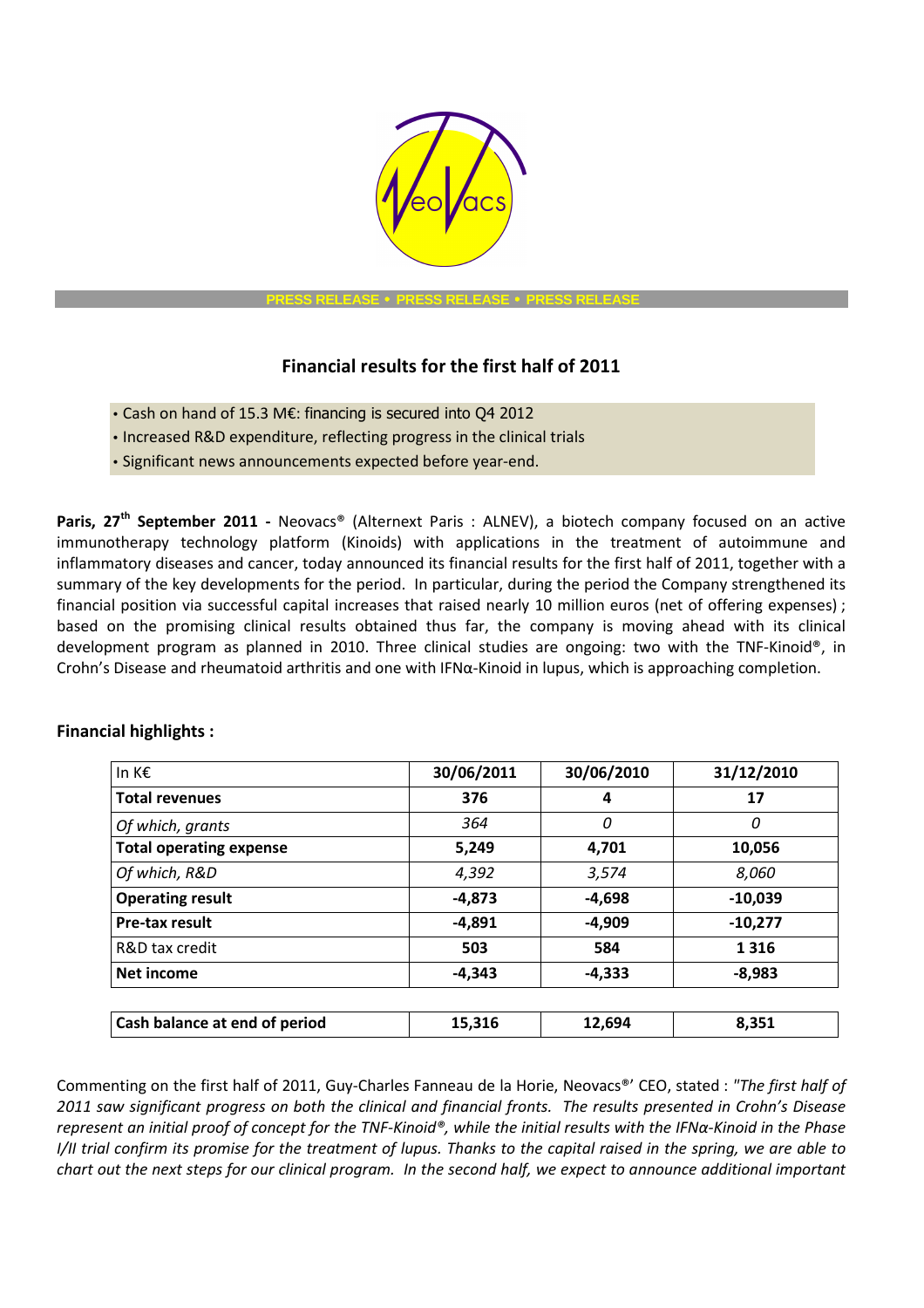*data. With TNF-Kinoid®, we should have the results of the Phase IIa study in rheumatoid arthritis. With IFNα-Kinoid we will get the full results of the Phase I/II in lupus, which will be presented at the American College of Rheumatology annual scientific meeting in Chicago. Based on these results, we will develop a protocol for the next phase of the IFNα-Kinoid's clinical development."*

## **Discussion of the financial results:**

## **Growth in clinical development expenditure, control of administrative expenses:**

Operating costs were 5.2 million euros, an increase of 11.6% compared to the first half of 2010. The Company has carefully controlled administrative expenses with a view to focusing its resources on the clinical development of its product candidates. Based on the encouraging results in the Phase I/II study of TNF-Kinoid in Crohn's Disease, Neovacs® initiated patient recruitment of a Phase II study in this indication in January 2011. With three clinical trials ongoing, Neovacs<sup>®</sup> continues to have an ambitious development program. As a result, R&D expenses for the period increased to 4.4 million euros, up 22.9%; R&D expenses were 83.7% of total operating costs for the period.

Administrative expenses for the first half of 2011 fell by 24% compared to the same period in 2010: the amount for the prior period included one-off internal expenses related to the Company's initial public offering in April 2010.

In addition, during the period the Company received an OSEO grant of 364K euros, which is reported as revenue. The grant arises from the TRACKER program with the TNF-Kinoid® in rheumatoid arthritis. It was part of a total 1. 448 million euros received from OSEO in June 2011. The balance of 1.084 million is a repayable advance and is recorded on the balance sheet under Conditional Advances.

The operating result remained well-controlled at a loss of 4.9 million euros, compared with 4.7 million for the prior period**.**

## **Net loss stable at 4.3 million euros**:

The tax credit amounted to 0.5 million euros for the first half of 2011 as against 0.6 million euros for the same period of 2010. At 31<sup>st</sup> December 2010, Neovacs<sup>®</sup> was carrying a receivable in respect of the R&D tax credit of 1.3 million euros, which was settled in June 2011.

## **During the first half, the Company's financial position was strengthened by:**

- 9.8 million euros (net of expenses) raised from Debioinnovation, a subsidiary of the Swiss company Debiopharm, Truffle Capital and OTC AM, two of the Company's historical shareholders, and from other qualified institutional investors;
- The receipt of 1.45 million euros in financial support from OSEO in the context of the TRACKER project;
- The receipt of 1.3 million euros in research tax credit carried over from the 31<sup>st</sup> December balance sheet.

#### **As a result, cash on hand at the end of June 2011 was 15.3 million euros.**

## **Developments since 30th June:**

The Board met on 22<sup>nd</sup> September and accepted the resignation of Novartis Venture Fund, represented by Mr Florent Gros. By way of reminder, Novartis Venture Fund is a shareholder in Neovacs® with 22.22% of the capital representing 15.71% of the voting rights. On  $4<sup>th</sup>$  May 2011, the Annual General Meeting confirmed the nomination of three new independent directors. Neovacs<sup>®</sup>' Board currently has 9 members.